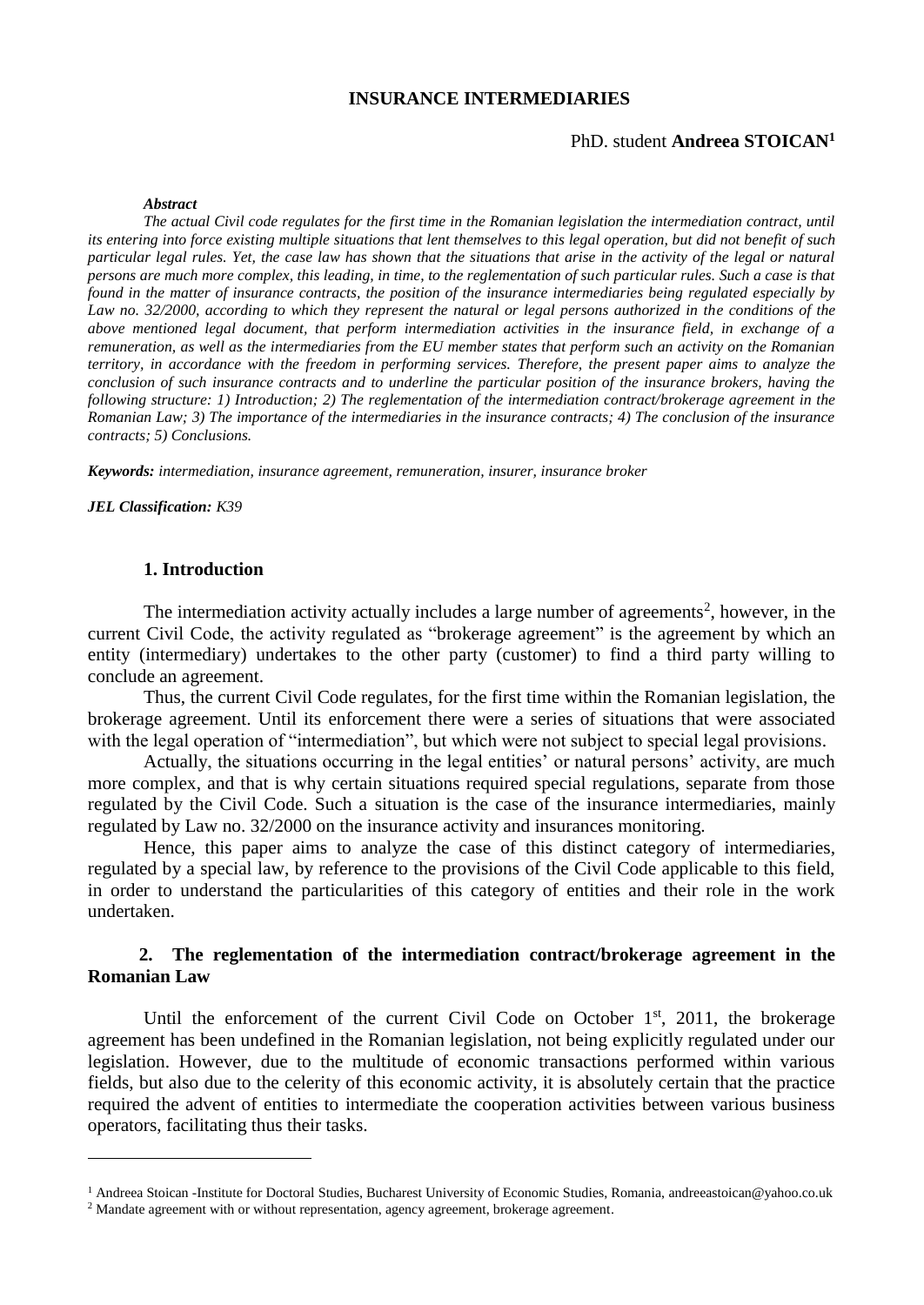Or, given that the natural persons or the legal entities who/which carry out intermediation activities are professionals and therefore they perform their business in an organized manner by providing services based on their acquired skills, it cannot be disputed that the initiative of the Romanian legislators to explicitly regulate the brokerage agreement is beneficial to the society, the intermediaries, as professionals in this field, having not only the role to facilitate the activities of the participants to the commercial operations, but also to guarantee their quality.

Hence, the brokerage agreement is regulated by the Romanian Civil Code, Section V, Title IX, Chapter XI.

According to art. 2096, the brokerage agreement is an agreement by which the intermediary undertakes to the customer to find a third party willing to conclude an agreement. Therefore, the intermediary is not the attorney in fact of any of the mediated parties, but an independent agent in terms of the performance of its obligations.

In return for the performed work, the intermediary is supposed to receive a fee from the customer. However, the activity carried out by the intermediary is to be paid only if the customer actually concludes the intermediated agreement with the third party. In this respect, in the accepted legal principles the obligation of the intermediary has been deemed as one of achieving a specific result, the "finding of a contractor representing the basis of the brokerage agreement".<sup>3</sup>

Even under these conditions, the obligation of the intermediary to inform the third party of all the data required to conclude the intermediated agreement has been deemed as a diligence obligation, the only important thing being the seeming of the performance of investigations by the intermediary regarding the customer's status.<sup>4</sup> However, we cannot fully agree with these arguments, as art. 2100 of the Civil Code explicitly regulates the intermediary's information obligation. Or, the only exemption of the law with respect to the complete fulfillment of this obligation is the culpable prejudice of the customer's interest.

Thus, it becomes difficult to say whether the intermediary completely fulfills or not this obligation, considering that all that it can communicate to the third party is the information received from its customers. Therefore, if the data are incomplete, it cannot be argued that the one who failed to fulfill the obligations is the intermediary. Or, in such a case, the question is what type of liability is to be applied.

Concurrently, as long as the provisions of the Civil Code allow this, it is possible to have in particular cases customers requesting the introduction of a confidentiality clause in the brokerage agreement, case which would put the intermediary in an unfavorable position, due to the regulation of such conflicting provisions regarding the obligations incumbent on it.

The remuneration to which the intermediary is entitled for the activity performed as professional is, thus, owed by the customer only if the intermediated agreement is concluded as a result of the activity carried out by the intermediary. It is important to note that the remuneration is owed only by the customer, and not by the third party that is found, the reason being that no legal relation is created between the intermediary and third party which could generate such an obligation.

If the fee is established by reference to the intermediated agreement's value or to other essential elements thereof – such as a certain payment term -, the customer is required to inform the intermediary about these aspects within no more than 15 days as of the conclusion of the intermediated agreement. At the same time, within the same time interval, the customer is also bound to inform the intermediary about the conclusion of the agreement with the third party and as of that moment the intermediary is entitled to claim the due remuneration.

Hence, in the absence of explicit provisions in this respect, the only obligation of the customer towards the intermediary would be the one of informing it about the conclusion of the intermediated agreement. Or, in such a case, the customer would be put in a clearly more favorable position compared to the one of the intermediary, whose remuneration would be strictly at the

1

<sup>3</sup> Florin Aurel Moţiu – *Contractul de intermediere în Noul Cod civil*, in "Curierul Judiciar" no. 10/2011, p. 527

<sup>4</sup> Idem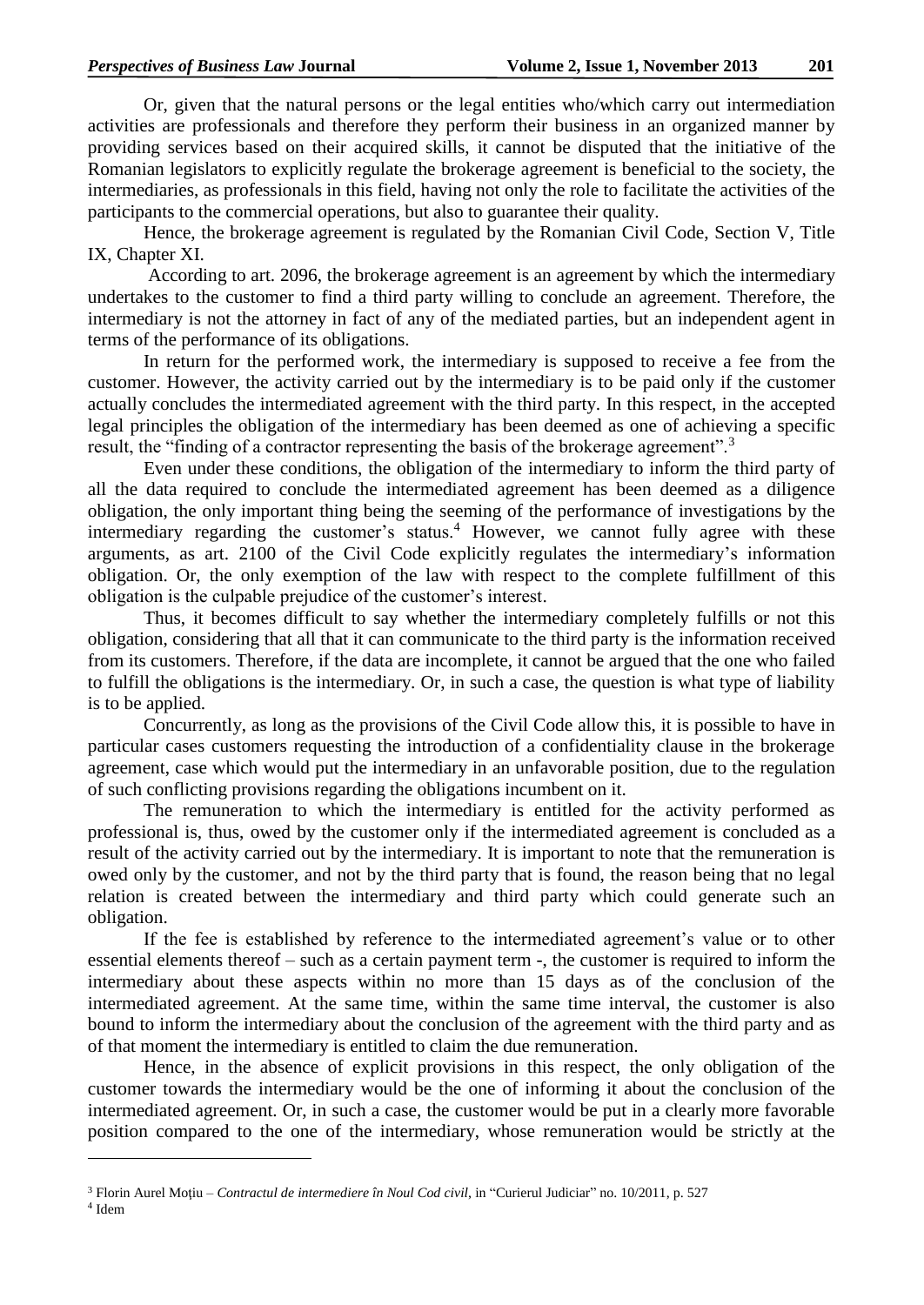customer's discretion. However, while drafting the regulation, the legislators also took into account that the amount to be paid to the intermediary for the performed activity is usually not known at the time of the execution of the intermediation agreement, if the intermediary's remuneration is to be established by reference to other criteria, such as the value of the intermediated agreement. Thus, as long as the customer would not be required by law to communicate the value of the asset within the same term of 15 days<sup>5</sup> as of the conclusion of the intermediated agreement, under the penalty of the doubling of the due fee, it could be construed that the customer's informing the intermediary of the conclusion of the intermediated agreement is sufficient, and in this case the latter would still not be able to know the exact amount of the due remuneration. Therefore, what the legislator successfully tried to regulate is precisely the avoidance of the abuses committed by the customers regarding the execution of the intermediation agreements.

Furthermore, according to art. 2102 of the Civil Code, the intermediary, if it has been explicitly authorized in this respect, has the possibility to represent the intermediated parties in the conclusion of the intermediated agreement or of other enforcement documents thereof. Thus, it can be observed according to the legal provision that the intermediary may also serve as representative of the parties only if it has been explicitly authorized in this respect. <sup>6</sup> Under these circumstances, it can be concluded that the difference between the brokerage agreement, where the intermediary also fulfills the role of representative, and the mandate agreement is that while, generally, the attorney in fact may perform all the activities required to successfully fulfill the granted power of attorney, in the intermediation case, the intermediary may only perform the operations for which it received explicit delegation, any other actions not being able to bind the customer toward any third party.

#### **3. The importance of the intermediaries in the insurance contracts**

There are several main fields where the brokerage agreements are useful, among which we can find the special case of real estate agents, the activity of work force placement abroad or the activity of tourism agencies, which have the obligation to inform the tourists regarding the services packages they sell, as clearly as possible, and last but not least, the field of insurance agreements.

In the latter case, the applicable legislation is the one provided by the Civil Code in art. 2199-2213, as well as Law no. 32/2000 on insurance companies and insurances monitoring.

Thus, pursuant to art. 2199 of the Civil Code, by the insurance agreement, the insured party undertakes to pay a premium to the insurer, and the latter, in return, undertakes to pay, in case of the occurrence of the insured risk, an allowance to the insured or to the beneficiary of the insurance or to the prejudiced third party.

According to the Law no. 32/2000, the insurance activity is the activity conducted in or from Romania, which mainly represents the offering, intermediation, negotiation, the conclusion of insurance and reinsurance agreements, the collection of premiums, the liquidation of damages, the recourse and recovery activity, as well as the investment or capitalization of own funds and funds attracted by the conducted business. Therefore, the provisions of this law are applicable to both the Romanian insurance companies and to those incorporated in the European Union member states, as long as the latter have been duly set up in their origin countries.<sup>7</sup>

According to art. 2, item 55 of Law no. 32/2000, insurance intermediaries are those natural persons or legal entities who carry out insurance intermediation activities, in exchange for a fee. In order to be able to legally carry out their activity, they are required to be authorized or registered under the terms of the law and of its enforcement guidelines. Moreover, as indicated above, the intermediaries of the European Union member states, who carry out insurance intermediation

1

<sup>5</sup> Term calculated according to the provisions of art. 2551-2556 of the Civil Code, the first and last day of the term being excluded.

<sup>&</sup>lt;sup>6</sup> If the representation power is not granted to the mediator, it shall have no obligation regarding the performance of the mediated agreement, as it is not a party to it.

<sup>7</sup> Ştefan Mihăilă, Aida-Diana Dumitrescu - *Drept comercial*, C.H. Beck Publishing House, Bucharest, 2013, p. 231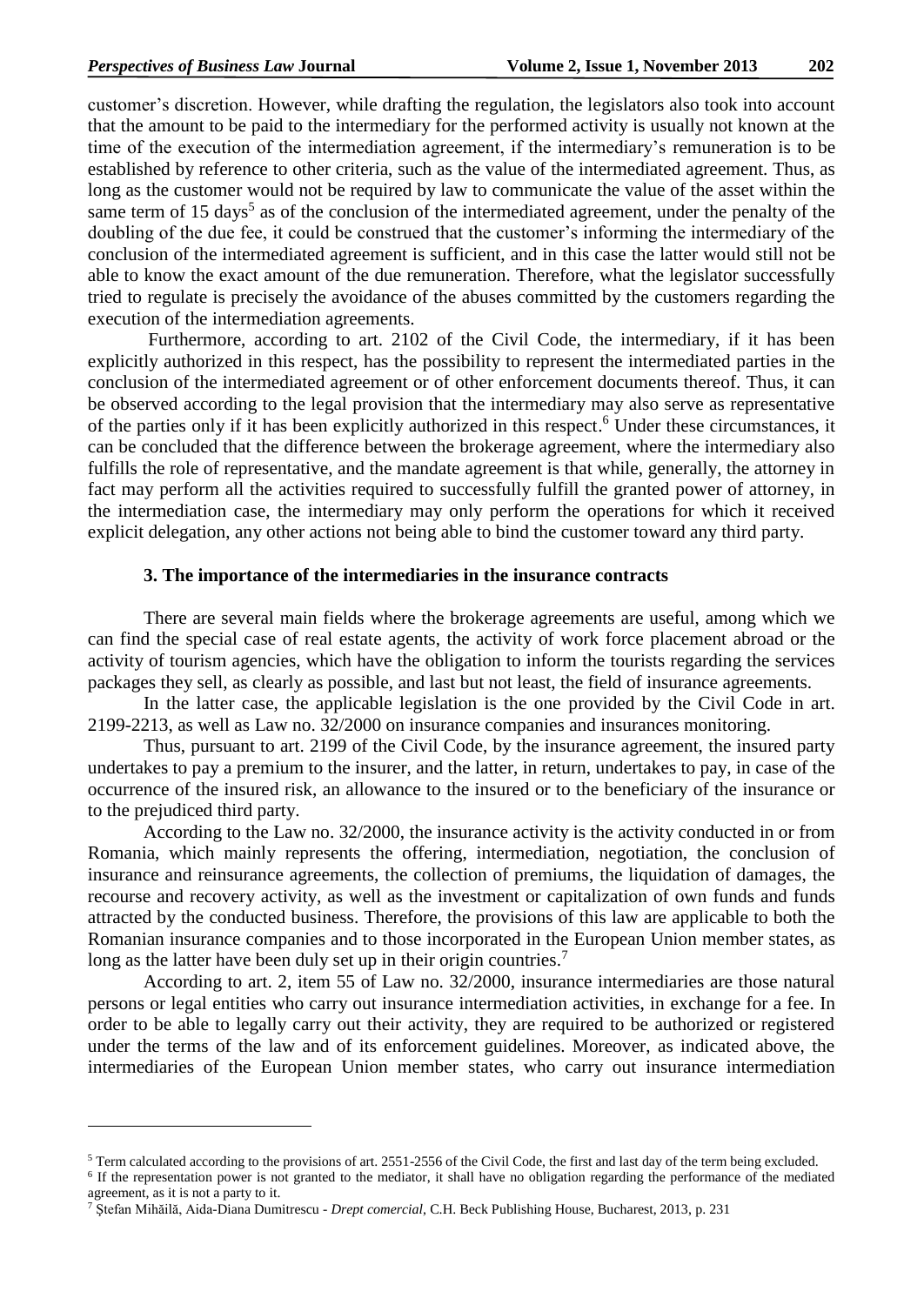activities in Romania, according to the right of establishment and the freedom of provision of services are also included in the category of insurance intermediaries.

As it may be noticed, the intermediaries are not parties to the insurance agreement, as they provide only the services offered in exchange for a fee. Thus, they never become a party to the insurance agreements as they only intermediate the agreements that are to be concluded between the insurer and the insured.

Hence, the category of insurance intermediaries is represented by two main types of professionals, namely the insurance agents and the insurance brokers.

Thus, an insurance agent is a natural person or legal entity, who/which based on the authorization of an insurer, is authorized to conclude in the name and on the behalf of the latter insurance agreements with third parties, in compliance with the terms provided in the concluded mandate agreement, without being an insurer or an insurance broker.<sup>8</sup>

Therefore, the law provides that any natural person or legal entity may carry out the activity of insurance agent, if they hold a valid written authorization from an insurer, called agency agreement, in order to act on its behalf.<sup>9</sup> After registration, the insurers are required to issue a registration certificate to the insurance intermediaries which are legal entities and an ID card to the insurance intermediaries who are natural persons.

Under the law,  $10$  the natural persons' insurance agents, in order to benefit from the legal provisions related to the seniority, pension funds and social security, have the possibility to register with the Labor Office under whose jurisdiction their residence is located.

However, an insurance agent, regardless if it is a natural person or legal entity, may intermediate the same classes of insurance only for one insurer. Nevertheless, when an insured entity concludes an insurance agreement through an insurance agent, the one that shall be liable to the insured for all the actions and omissions of the insurance agent shall be the insurer on whose behalf the agent acts.

In respect to the right of the agents to carry out the insurances intermediation activity in other member states of the European Union, these are required to have a third party liability insurance agreement in full force and effect and valid throughout the European Union, as well as valid in other states belonging to the European Economic Area, of the same value with the one required for insurance brokers.

The second category of intermediaries provided by the law in the insurances' field, namely the insurance brokers, is represented by the Romanian legal entities, authorized under the law, which negotiate the conclusion of insurance agreements for their natural persons or legal entities customers who are insured or prospective insured entities and provide support both prior and during the performance of the agreements, or where appropriate, in connection with the settlement of damages. At the same time, the position of insurance broker may be held by an intermediary from a member state, which carries out intermediation activities in Romania, pursuant to the right of establishment and the freedom to provide services.<sup>11</sup>

The qualification of insurance broker, according to art. 33, paragraph 6 of Law no. 32/2000, is incompatible with the one of insurance agent, regardless if the entity in question is a natural person or legal entity. A legal entity may carry out insurance intermediation activities, as insurance broker, provided they hold an authorization from the Insurances Monitoring Committee.

As it may be observed, unlike the insurance agents intermediaries, the qualification of insurance broker can only be obtained by a legal entity, its designation being required to subsequently include the term insurance broker. However, in the case of insurance brokers, the law

**.** 

<sup>8</sup> Art. 2 item 58 of Law no. 32/2000 on insurance companies and insurances monitoring

<sup>&</sup>lt;sup>9</sup> The conditions which a natural person and a legal entity are required to fulfill prior to obtaining the insurance agent qualification, are provided in art. 34 paragraphs 2 and 3 of Law no. 32/2000;

<sup>10</sup> Art. 34 paragraph 7 of Law no. 32/2000

 $11$  Art. 2 item 57 letter b) of Law no. 32/2000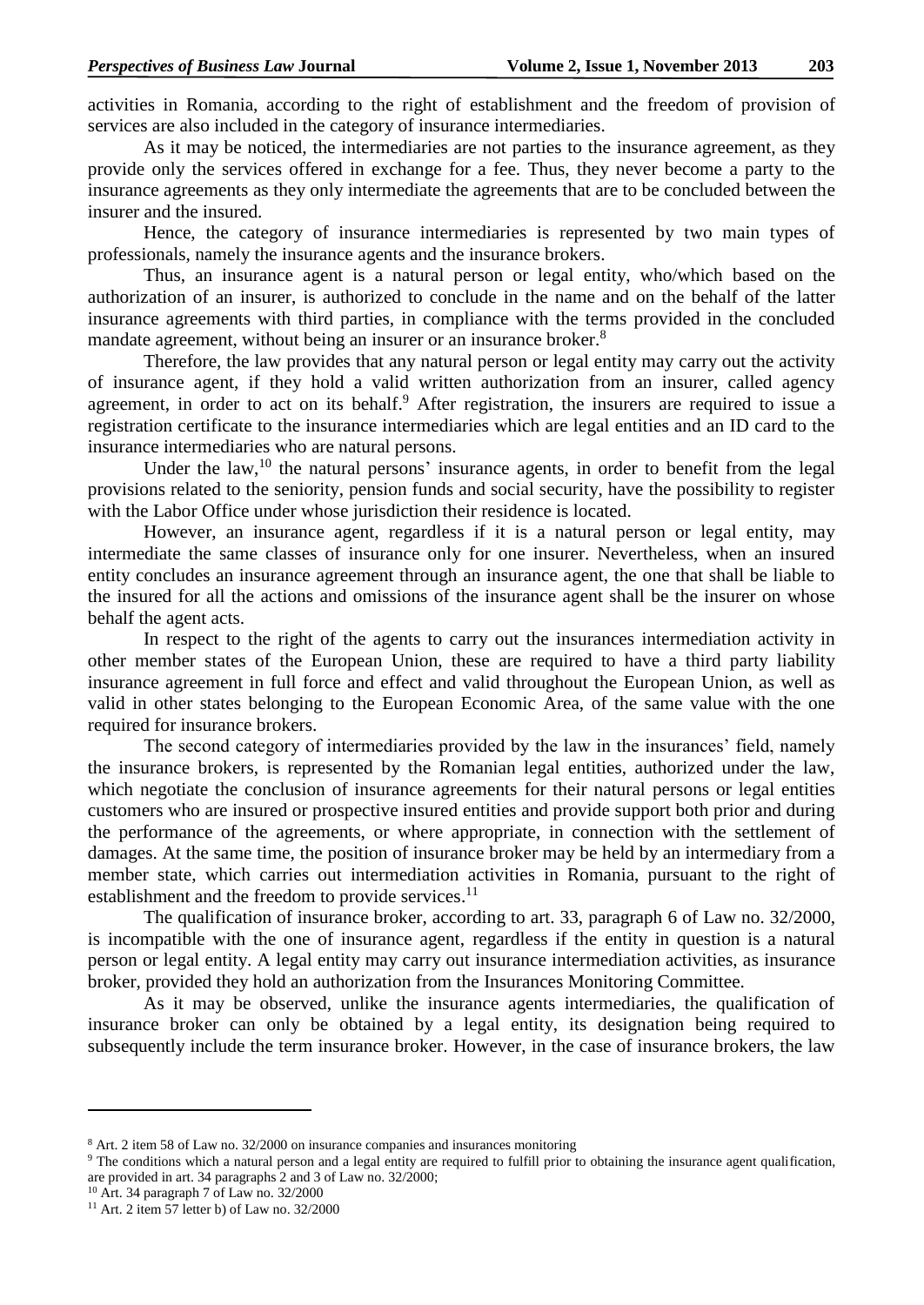1

provides that the subscribed paid-in share capital must be of no more than RON 150 million and the scope of business must include only the activity of insurance and reinsurance broker.

The incompatibility of the insurance brokers consists in the fact that they cannot be direct or indirect shareholders or directors of an insurer, reinsurer, or of an insurance or reinsurance agent. Furthermore, according to art. 35, paragraph  $9<sup>1</sup>$  of Law no. 32/2000, no insurer, reinsurer, insurance or reinsurance agent, natural person or legal entity, in turn, may be direct or indirect shareholder or director of an insurance broker.

Therefore, the insurance brokers may carry out their activities only by brokerage personnel or brokerage assistants, but not by insurance agents, natural persons or legal entities.

Hence, as long as they received their authorization from the insurers, the insurance brokers are entitled to collect premiums and to pay damages on the insurers' behalf, in the currency provided in the insurance agreement, as well as to issue the insurance documents on behalf of the insurer. Nevertheless, prior to the conclusion of the brokerage mandate with the customer, the broker is required to request to the latter a document showing that it did not conclude a mandate with the same scope with one or several brokers.

### **4. The conclusion of the insurance contracts**

According to the Civil Code, upon the conclusion of the insurance agreement, the insured, therefore the one contracting the receipt of an insurance, undertakes to pay a premium to the insurer, the latter undertaking in return to pay, in the event of the occurrence of the insured risks, damages to the insured or the insurance beneficiary or even to the prejudiced third party.

Therefore, the parties of the insurance agreement are only the insurer and the insured, the insurance agent or broker being independent of them.

By the activity carried out, the insurance intermediaries have the following obligations in order to ultimately conclude the insurance agreement.

Thus, first of all, the broker is required to choose a certain insurer as business partner, this being an important aspect, given that in case it negotiates the insured agreement with an entity that fails to completely comply with the legal provisions in the field (i.e. it is not authorized for a certain risk category), it shall be liable to the insured for the contracting entity. Nevertheless, in case of insolvency of the insurer, the insurance broker shall be liable to the insured only if such information has been concealed mala fide.<sup>12</sup>

As intermediary, the broker has the obligation to inform the insurer regarding the agreement to be concluded, to advise it, both upon the agreement's conclusion and throughout its performance, even in the event of occurrence of damages, preceded though by its obligation to perform all the required verifications related to the provisions of the insurance agreement, such as guarantee conditions, insured risks etc.

Although generally, the insurance broker has to defend its customer's interest, namely of the insured, due to the fact that its fee represents a percentage of the premium the insurer receives from the insured, called brokerage fee, the broker's obligation of loyalty to its customer may be hindered from being completely fulfilled.

In comparison, the insurance agent, natural person or legal entity, is authorized based on an authorization from the insurer to conclude in its name and on its behalf insurance agreements with third parties. Therefore, in this case the regulations provided in the mandate agreement shall be applied, the insurance agents acting within the limits of the authorization received from the insurer. Thus, although they are not a party to the insurance agreement, they are the representatives of the insurers, being remunerated by them for the concluded agreements. The insurance agents, in such circumstances, are not simple intermediaries, the legal provisions of the mandate agreement being applicable in their case as well, which means that according to art. 2102 of the Civil Code, the

<sup>&</sup>lt;sup>12</sup> Irina Sferdian – Asigurări. Privire specială asupra contractului de asigurare din perspectiva Codului civil, C.H.Beck Publishing House, Bucharest, 2013, p. 55